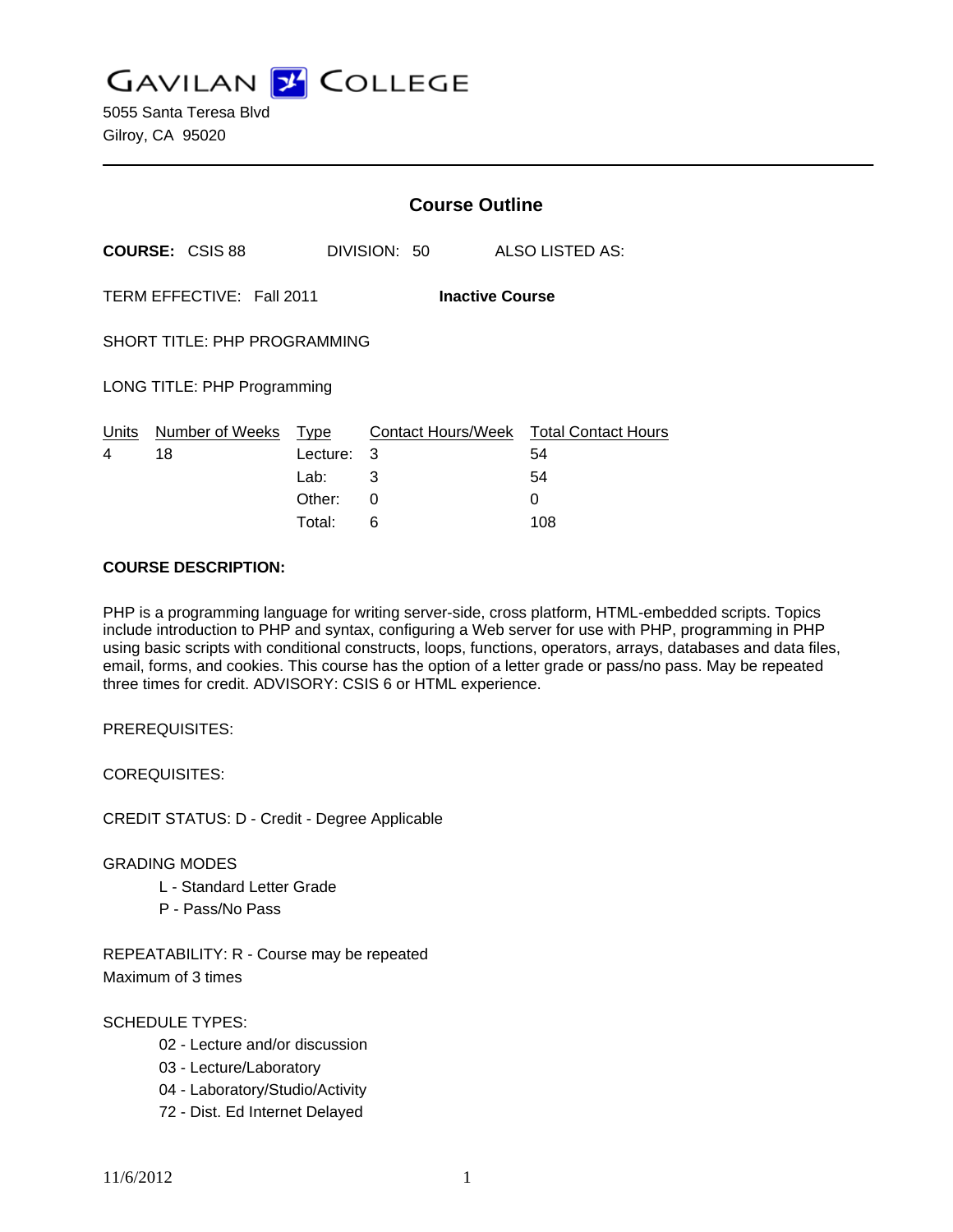## **STUDENT LEARNING OUTCOMES:**

1. Create basic PHP scripts and run them on a browser ILO: 3, 7, 2. 1 Measure: Programs, homework 2. Write PHP scripts that access and modify data ILO: 3, 7, 2 Measure: Programs, homework, projects 3. Write PHP scripts that use forms ILO: 3, 7, 2 Measure: Programs, homework, quizzes

## **CONTENT, STUDENT PERFORMANCE OBJECTIVES, OUT-OF-CLASS ASSIGNMENTS**

Inactive Course: 09/26/2011 Note: Students that repeat this class will learn new features and continue practicing their skills under teacher supervision. Both the Web and the Web languages are changing each year. WEEK 1-3 9/9 HOURS Lecture Writing basic PHP programs Creating and executing PHP scripts PHP building blocks Numbers, strings, literals and variables Scalars, arrays, operators, and functions Creating HTML forms Creating form controls Submitting forms Homework/Lab Read the chapters and do the programs in the chapters and exercises Write basic PHP scripts and submit them to a browser Use numbers, strings, literals and variables in PHP scripts Use scalars, arrays, operators, and functions in PHP scripts Performance objectives Create and execute successfully PHP scripts using basic programming elements Create PHP scripts that use arrays and functions for browser use WEEK 4-6 9/9 HOURS Lecture Getting and using data from a form Using e-mail address books and environment variables Working with constants, dynamic variables, and types Writing conditional statements Using if, switch, for, while, and break statements Homework/Lab Read the chapters and do the programs in the chapters and exercises Write programs that use data from forms, e-mail address books, and environment variables Write programs that use conditional statements and loops Performance objectives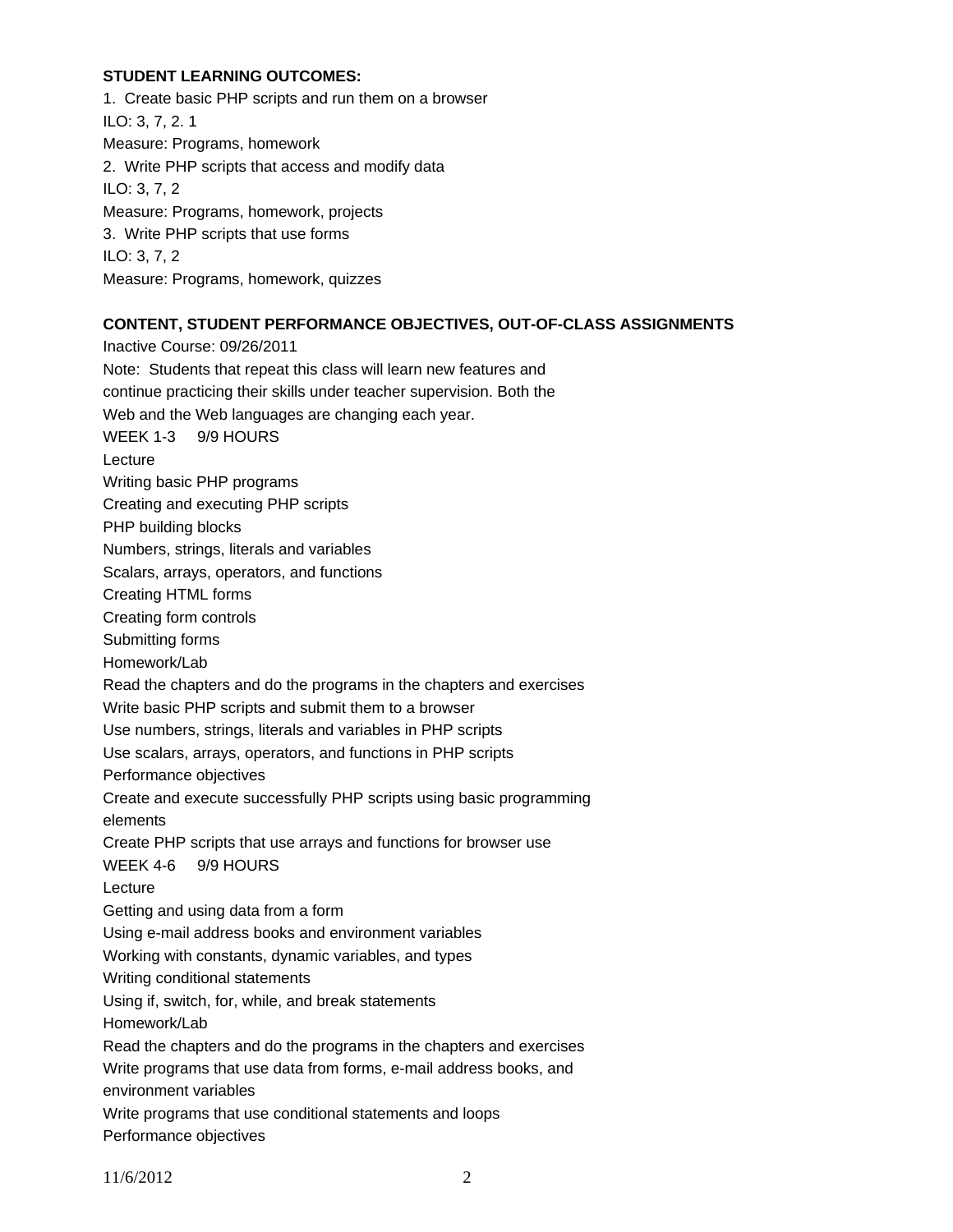Create programs that use data from forms, e-mail address books, and environment variables. Create programs that use conditional statements and loops WEEK 7-9 9/9 HOURS Lecture Using functions and included files PHP variables and references Creating, iterating and using arrays Working with list functions Mid-term quiz or test Homework/Lab Read the chapters and do the programs in the chapters and exercises Write programs that use functions, included files, PHP variables and references Write programs that create, iterate, and use arrays Performance objectives Create programs that use functions, included files, PHP variables and reference Create programs that create, iterate, and use arrays WEEK 10-12 9/9 HOURS Lecture Using cookies and advanced cookie techniques Working with files and directories A page hit counter Working with directories Sending and receiving e-mail Manipulating files Homework/Lab Read the chapters and do the programs in the chapters and exercises Write PHP scripts that create, use, and delete cookies Write PHP scripts that modify and use files Write PHP scripts that create and read e-mail Write PHP scripts that manipulated folders Performance objectives Create PHP scripts that create, use, and delete cookies Create PHP scripts that modify and use files and folders Create PHP scripts that create and read e-mail WEEK 13-15 9/9 HOURS Lecture Relational database and SQL use SQL commands and use Database implementation Accessing and changing database items Using advanced PHP facilities Using MySQL databases Working with resultsets Homework/Lab Read the chapters and do the programs in the chapters and exercises

11/6/2012 3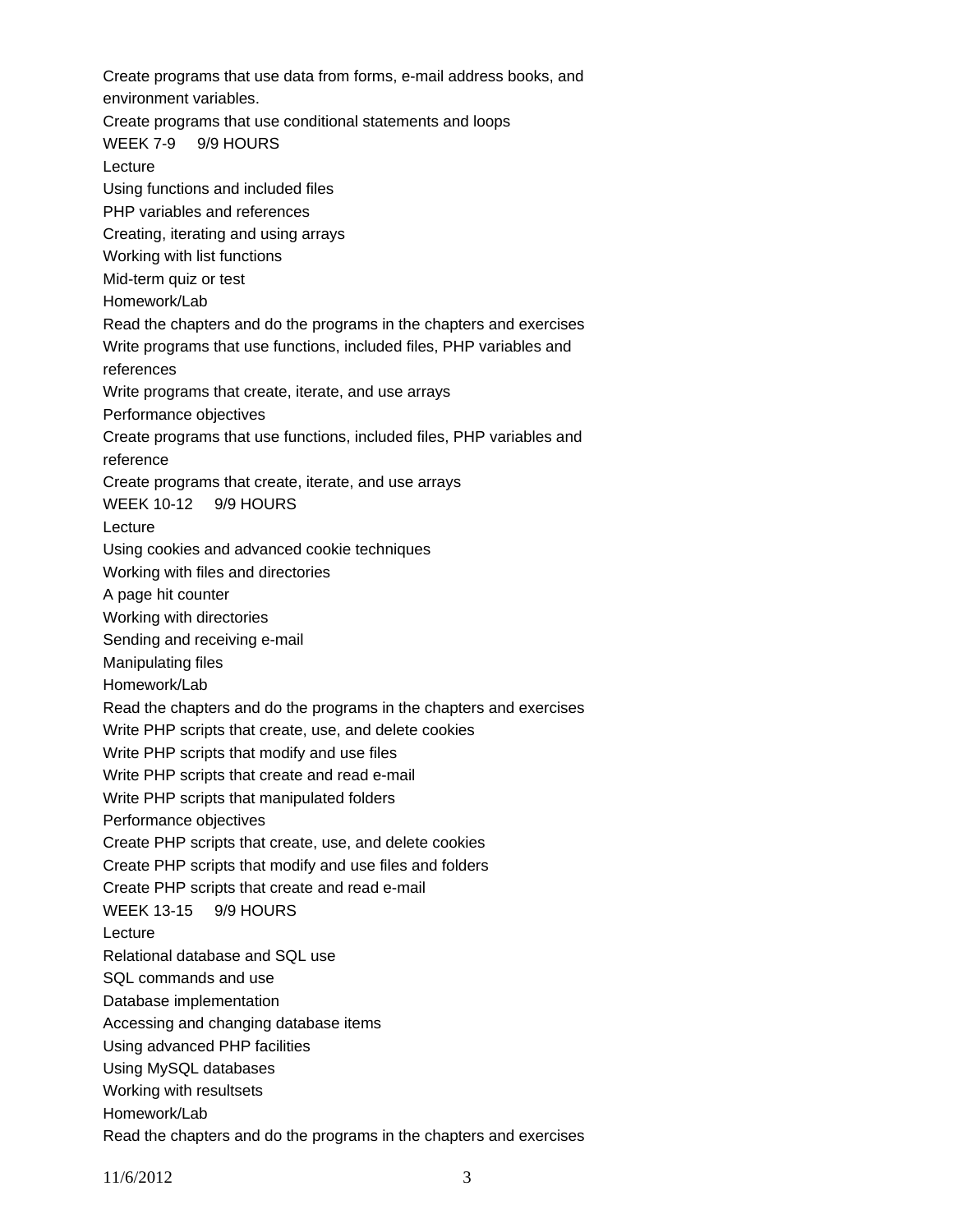Write programs that use and modify MySQL databases Write programs that use resultsets Performance objectives Create programs that use and modify MySQL databases Create programs that use resultsets WEEK 16-17 4/6 HOURS Lecture Using classes and objects Defining and instantiating a class and using inheritance Using application templates Debugging PHP scripts Error message management in PHP The art and practice of debugging Homework/Lab Write programs that define and instantiate a class, and use inheritance Write programs that use application templates Debug PHP scripts Performance objectives Create programs that define and instantiate a class, and use inheritance Create programs that use application templates Locate and fix bugs in PHP scripts WEEK 18 2 HOURS Final projects and final test ASSIGNMENTS: Included in content section.

## **METHODS OF INSTRUCTION:**

Lecture, demonstrations, homework, projects, tests, quizzes.

#### **METHODS OF EVALUATION:**

This is a degree-applicable course, but substantial writing assignments are NOT appropriate, because the course primarily: Is computational The problem-solving assignments required: Homework problems **Quizzes** Exams The types of skill demonstrations required: Class performance Performance exams The types of objective examinations used in the course: Multiple choice True/false Matching items **Completion** Other category: None

11/6/2012 4